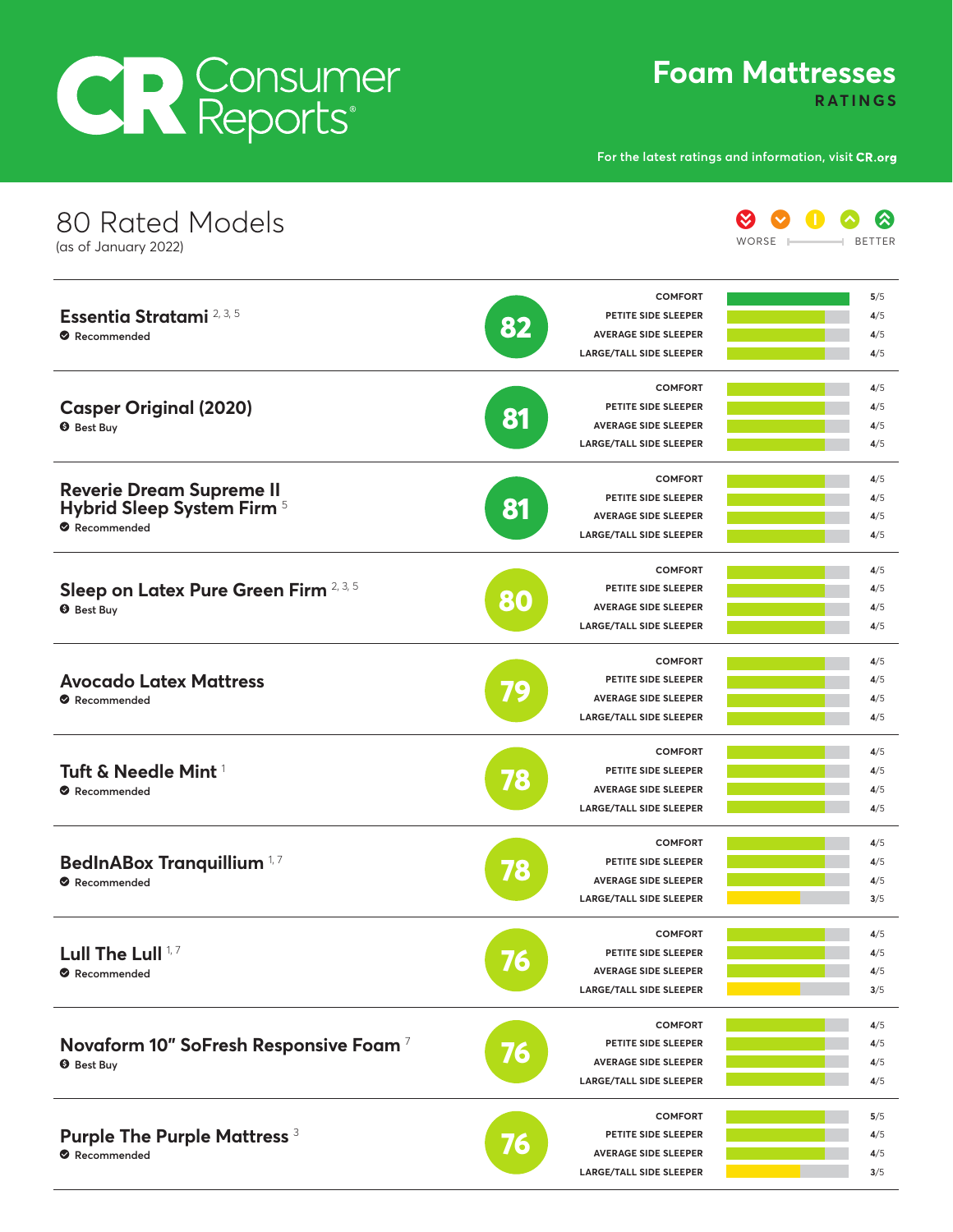

|                                                    |    | <b>COMFORT</b>                 | 4/5 |
|----------------------------------------------------|----|--------------------------------|-----|
| <b>GhostBed The GhostBed 1,2,7</b>                 | 75 | PETITE SIDE SLEEPER            | 4/5 |
| Recommended                                        |    | <b>AVERAGE SIDE SLEEPER</b>    | 4/5 |
|                                                    |    | <b>LARGE/TALL SIDE SLEEPER</b> | 4/5 |
|                                                    |    | <b>COMFORT</b>                 | 4/5 |
| GhostBed Luxe <sup>7</sup>                         |    | PETITE SIDE SLEEPER            | 4/5 |
| Recommended                                        | 75 | <b>AVERAGE SIDE SLEEPER</b>    | 4/5 |
|                                                    |    | <b>LARGE/TALL SIDE SLEEPER</b> | 3/5 |
|                                                    |    | <b>COMFORT</b>                 | 3/5 |
| <b>Sealy Essentials 12"</b>                        |    | PETITE SIDE SLEEPER            | 4/5 |
| Recommended                                        | 75 | <b>AVERAGE SIDE SLEEPER</b>    | 4/5 |
|                                                    |    | <b>LARGE/TALL SIDE SLEEPER</b> | 4/5 |
|                                                    |    | <b>COMFORT</b>                 | 4/5 |
|                                                    |    | PETITE SIDE SLEEPER            | 4/5 |
| Tuft & Needle T&N Original Mattress <sup>1,3</sup> | 74 | <b>AVERAGE SIDE SLEEPER</b>    |     |
| <b>O</b> Best Buy                                  |    |                                | 4/5 |
|                                                    |    | <b>LARGE/TALL SIDE SLEEPER</b> | 4/5 |
|                                                    |    | <b>COMFORT</b>                 | 3/5 |
| Serta SleepToGo <sup>1</sup>                       |    | PETITE SIDE SLEEPER            | 4/5 |
| Recommended                                        | 74 | <b>AVERAGE SIDE SLEEPER</b>    | 4/5 |
|                                                    |    | <b>LARGE/TALL SIDE SLEEPER</b> | 4/5 |
|                                                    | 74 | <b>COMFORT</b>                 | 4/5 |
| <b>Saatva Zenhaven Latex</b>                       |    | PETITE SIDE SLEEPER            | 4/5 |
| Recommended                                        |    | <b>AVERAGE SIDE SLEEPER</b>    | 3/5 |
|                                                    |    | <b>LARGE/TALL SIDE SLEEPER</b> | 3/5 |
|                                                    |    | <b>COMFORT</b>                 | 4/5 |
|                                                    |    | PETITE SIDE SLEEPER            | 4/5 |
| Leesa Studio by Leesa<br>Recommended               | 74 | <b>AVERAGE SIDE SLEEPER</b>    | 3/5 |
|                                                    |    | <b>LARGE/TALL SIDE SLEEPER</b> | 3/5 |
|                                                    |    | <b>COMFORT</b>                 |     |
| <b>Spa Sensations by Zinus 12"</b>                 |    | PETITE SIDE SLEEPER            | 4/5 |
| Theratouch M-FMS-1200Q $^7$                        | 77 | <b>AVERAGE SIDE SLEEPER</b>    |     |
| <b>O</b> Best Buy                                  |    |                                | 3/5 |
|                                                    |    | <b>LARGE/TALL SIDE SLEEPER</b> | 3/5 |
| <b>Novaform 14" Serafina Pearl Cool Comfort</b>    |    | <b>COMFORT</b>                 | 4/5 |
|                                                    |    | PETITE SIDE SLEEPER            | 4/5 |
| <b>Medium Gel Memory Foam</b>                      | 73 | <b>AVERAGE SIDE SLEEPER</b>    | 4/5 |
| Recommended                                        |    | <b>LARGE/TALL SIDE SLEEPER</b> | 4/5 |
|                                                    |    | <b>COMFORT</b>                 | 3/5 |
| Serta iComfort CF3000                              |    | PETITE SIDE SLEEPER            | 4/5 |
| Recommended                                        | 73 | <b>AVERAGE SIDE SLEEPER</b>    | 3/5 |
|                                                    |    | <b>LARGE/TALL SIDE SLEEPER</b> | 3/5 |
|                                                    |    | <b>COMFORT</b>                 | 4/5 |
| Tempur-Pedic Tempur-ProAdapt Firm <sup>7</sup>     |    | PETITE SIDE SLEEPER            | 4/5 |
| Recommended                                        | 73 | <b>AVERAGE SIDE SLEEPER</b>    | 3/5 |
|                                                    |    | <b>LARGE/TALL SIDE SLEEPER</b> | 3/5 |
|                                                    |    |                                |     |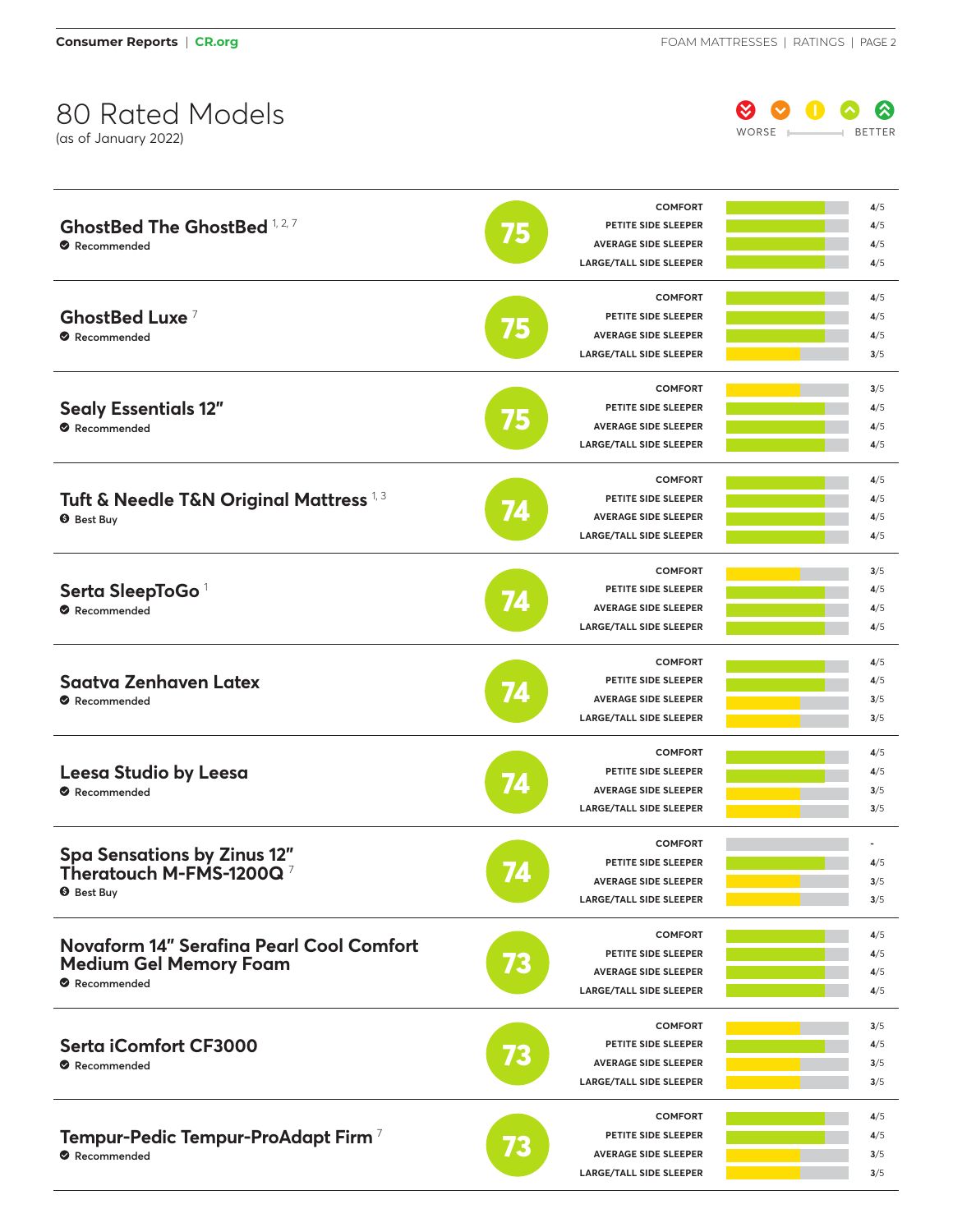(as of January 2022)

 $\begin{array}{ccc} \circ & \circ & \circ & \circ \end{array}$ WORSE **BETTER** 

| <b>Reverie Dream Supreme II</b><br>Hybrid Sleep System Medium 5<br>Recommended      | 73 | <b>COMFORT</b><br>PETITE SIDE SLEEPER<br><b>AVERAGE SIDE SLEEPER</b><br><b>LARGE/TALL SIDE SLEEPER</b>        | 4/5<br>4/5<br>4/5<br>4/5 |
|-------------------------------------------------------------------------------------|----|---------------------------------------------------------------------------------------------------------------|--------------------------|
| <b>Sleepy's 10" Medium Quilted</b><br><b>Foam Mattress mfi130999</b><br>Recommended | 73 | <b>COMFORT</b><br>PETITE SIDE SLEEPER<br><b>AVERAGE SIDE SLEEPER</b><br><b>LARGE/TALL SIDE SLEEPER</b>        | 3/5<br>4/5<br>4/5<br>3/5 |
| Sleepy's 14" Medium Quilted Gel Memory Foam<br>Recommended                          | 73 | <b>COMFORT</b><br>PETITE SIDE SLEEPER<br><b>AVERAGE SIDE SLEEPER</b><br><b>LARGE/TALL SIDE SLEEPER</b>        | 3/5<br>4/5<br>4/5<br>4/5 |
| <b>Sleepy's Curve 12" Plush</b><br><b>Memory Foam mfi133560</b><br>Recommended      | 73 | <b>COMFORT</b><br><b>PETITE SIDE SLEEPER</b><br><b>AVERAGE SIDE SLEEPER</b><br><b>LARGE/TALL SIDE SLEEPER</b> | 3/5<br>4/5<br>4/5<br>3/5 |
| Serta iComfort Blue 100CT Gentle Firm 1,7                                           | 72 | <b>COMFORT</b><br>PETITE SIDE SLEEPER<br><b>AVERAGE SIDE SLEEPER</b><br><b>LARGE/TALL SIDE SLEEPER</b>        | 3/5<br>4/5<br>4/5<br>3/5 |
| <b>Sleep Science Black Diamond 11"</b><br>Memory Foam Queen Firm <sup>7</sup>       | 72 | <b>COMFORT</b><br>PETITE SIDE SLEEPER<br><b>AVERAGE SIDE SLEEPER</b><br><b>LARGE/TALL SIDE SLEEPER</b>        | 4/5<br>4/5<br>3/5<br>3/5 |
| <b>WinkBeds GravityLux by WinkBed</b>                                               | 72 | <b>COMFORT</b><br>PETITE SIDE SLEEPER<br><b>AVERAGE SIDE SLEEPER</b><br><b>LARGE/TALL SIDE SLEEPER</b>        | 4/5<br>4/5<br>4/5<br>4/5 |
| Novaform nüe by Novaform 10" Cooling Gel                                            |    | <b>COMFORT</b><br>PETITE SIDE SLEEPER<br><b>AVERAGE SIDE SLEEPER</b><br><b>LARGE/TALL SIDE SLEEPER</b>        | 4/5<br>4/5<br>3/5<br>3/5 |
| <b>Sleep Innovations Shiloh 14-inch Memory Foam</b>                                 | 71 | <b>COMFORT</b><br>PETITE SIDE SLEEPER<br><b>AVERAGE SIDE SLEEPER</b><br><b>LARGE/TALL SIDE SLEEPER</b>        | 4/5<br>4/5<br>4/5<br>3/5 |
| Serta Perfect Sleeper Express 12"<br><b>Luxury Medium Firm</b>                      |    | <b>COMFORT</b><br>PETITE SIDE SLEEPER<br><b>AVERAGE SIDE SLEEPER</b><br><b>LARGE/TALL SIDE SLEEPER</b>        | 3/5<br>4/5<br>3/5<br>3/5 |
| <b>Zoma Foam</b>                                                                    |    | <b>COMFORT</b><br>PETITE SIDE SLEEPER<br><b>AVERAGE SIDE SLEEPER</b><br><b>LARGE/TALL SIDE SLEEPER</b>        | 3/5<br>3/5<br>3/5        |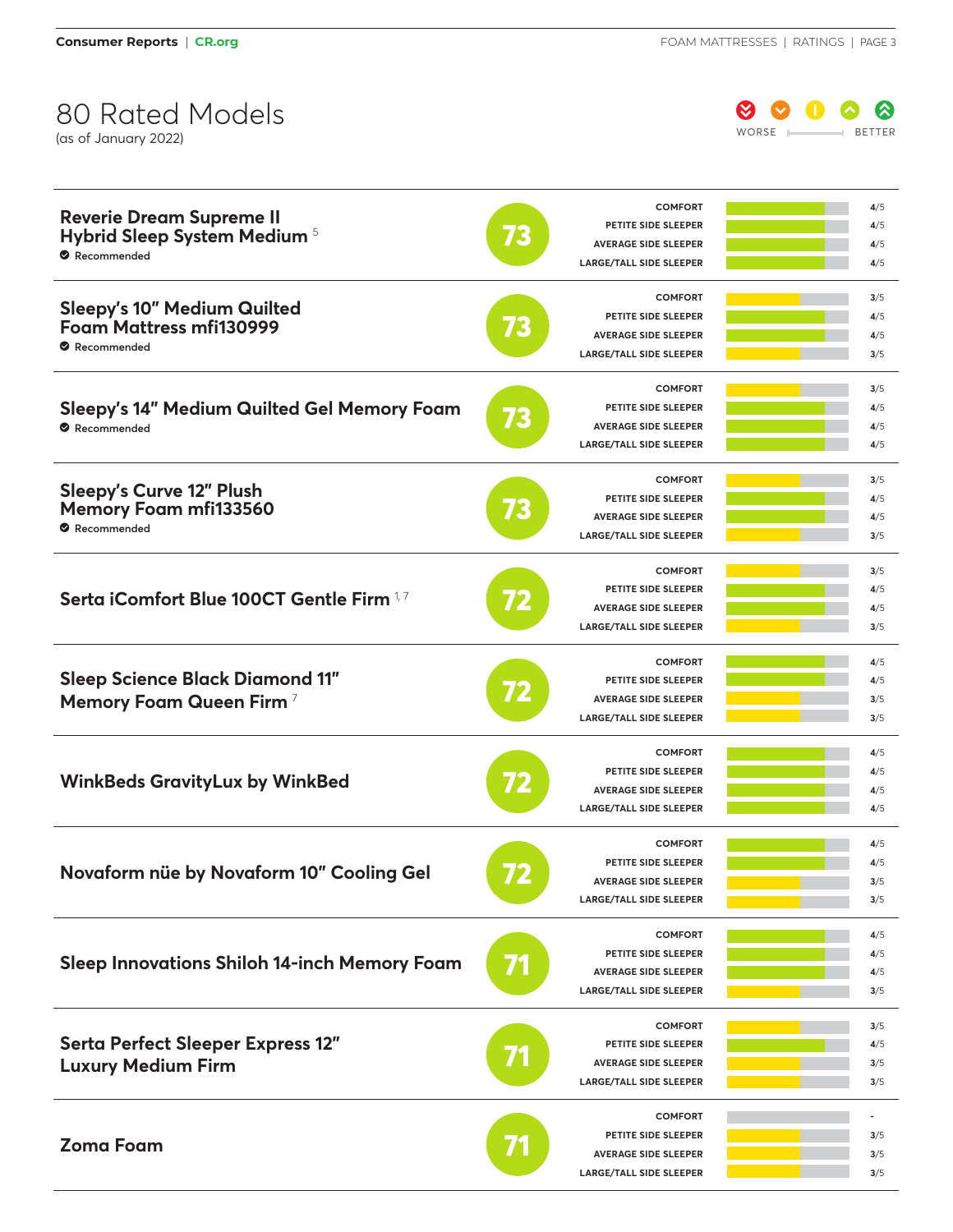

| <b>Serta Perfect Sleeper 10"</b>                 |    | <b>COMFORT</b>                        | 3/5                      |
|--------------------------------------------------|----|---------------------------------------|--------------------------|
|                                                  |    | PETITE SIDE SLEEPER                   | 4/5                      |
|                                                  |    | <b>AVERAGE SIDE SLEEPER</b>           | 3/5                      |
|                                                  |    | <b>LARGE/TALL SIDE SLEEPER</b>        | 3/5                      |
|                                                  |    | <b>COMFORT</b>                        | $\overline{\phantom{a}}$ |
|                                                  |    | PETITE SIDE SLEEPER                   | 4/5                      |
| Renue 12-inch Memory Foam <sup>7</sup>           | 71 | <b>AVERAGE SIDE SLEEPER</b>           | 3/5                      |
|                                                  |    | <b>LARGE/TALL SIDE SLEEPER</b>        | 3/5                      |
|                                                  |    | <b>COMFORT</b>                        | 3/5                      |
|                                                  |    | PETITE SIDE SLEEPER                   | 3/5                      |
| <b>Serta iComfort CF2000</b>                     | 71 | <b>AVERAGE SIDE SLEEPER</b>           | 3/5                      |
|                                                  |    | <b>LARGE/TALL SIDE SLEEPER</b>        | 3/5                      |
|                                                  |    | <b>COMFORT</b>                        | 4/5                      |
|                                                  |    | PETITE SIDE SLEEPER                   | 4/5                      |
| <b>Bear Original</b> <sup>1</sup>                | 70 | <b>AVERAGE SIDE SLEEPER</b>           | 4/5                      |
|                                                  |    | <b>LARGE/TALL SIDE SLEEPER</b>        | 3/5                      |
|                                                  |    | <b>COMFORT</b>                        |                          |
|                                                  |    | PETITE SIDE SLEEPER                   | 3/5                      |
| OrganicPedic by OMI Flora Nouveau 2, 3, 5        | 70 | <b>AVERAGE SIDE SLEEPER</b>           | 3/5                      |
|                                                  |    | <b>LARGE/TALL SIDE SLEEPER</b>        | 3/5                      |
|                                                  |    |                                       |                          |
|                                                  | 70 | <b>COMFORT</b><br>PETITE SIDE SLEEPER | 4/5                      |
| <b>Amerisleep AS2</b>                            |    | <b>AVERAGE SIDE SLEEPER</b>           | 4/5                      |
|                                                  |    |                                       | 4/5                      |
|                                                  |    | <b>LARGE/TALL SIDE SLEEPER</b>        | 3/5                      |
|                                                  | 70 | <b>COMFORT</b>                        | 4/5                      |
| <b>Classic Brands Cool Gel 1.0</b>               |    | PETITE SIDE SLEEPER                   | 4/5                      |
| <b>Ultimate Gel Memory Foam 1,7</b>              |    | <b>AVERAGE SIDE SLEEPER</b>           | 4/5                      |
|                                                  |    | <b>LARGE/TALL SIDE SLEEPER</b>        | 4/5                      |
|                                                  | 69 | <b>COMFORT</b>                        | 4/5                      |
| Kluft Memory Foam Minton Collection <sup>7</sup> |    | PETITE SIDE SLEEPER                   | 3/5                      |
|                                                  |    | <b>AVERAGE SIDE SLEEPER</b>           | 3/5                      |
|                                                  |    | <b>LARGE/TALL SIDE SLEEPER</b>        | 3/5                      |
|                                                  |    | <b>COMFORT</b>                        |                          |
|                                                  |    | PETITE SIDE SLEEPER                   | 4/5                      |
| <b>Emma The Emma Mattress</b>                    | 69 | <b>AVERAGE SIDE SLEEPER</b>           | 4/5                      |
|                                                  |    | <b>LARGE/TALL SIDE SLEEPER</b>        | 4/5                      |
|                                                  |    | <b>COMFORT</b>                        | 4/5                      |
|                                                  |    | PETITE SIDE SLEEPER                   | 4/5                      |
| <b>Leesa The Leesa Mattress</b>                  | 69 | <b>AVERAGE SIDE SLEEPER</b>           | 4/5                      |
|                                                  |    | <b>LARGE/TALL SIDE SLEEPER</b>        | 3/5                      |
|                                                  |    | <b>COMFORT</b>                        | 3/5                      |
|                                                  |    | PETITE SIDE SLEEPER                   | 4/5                      |
| Beautyrest 14" SurfaceCool Gel 1,7               | 69 | <b>AVERAGE SIDE SLEEPER</b>           | 4/5                      |
|                                                  |    | LARGE/TALL SIDE SLEEPER               | 4/5                      |
|                                                  |    |                                       |                          |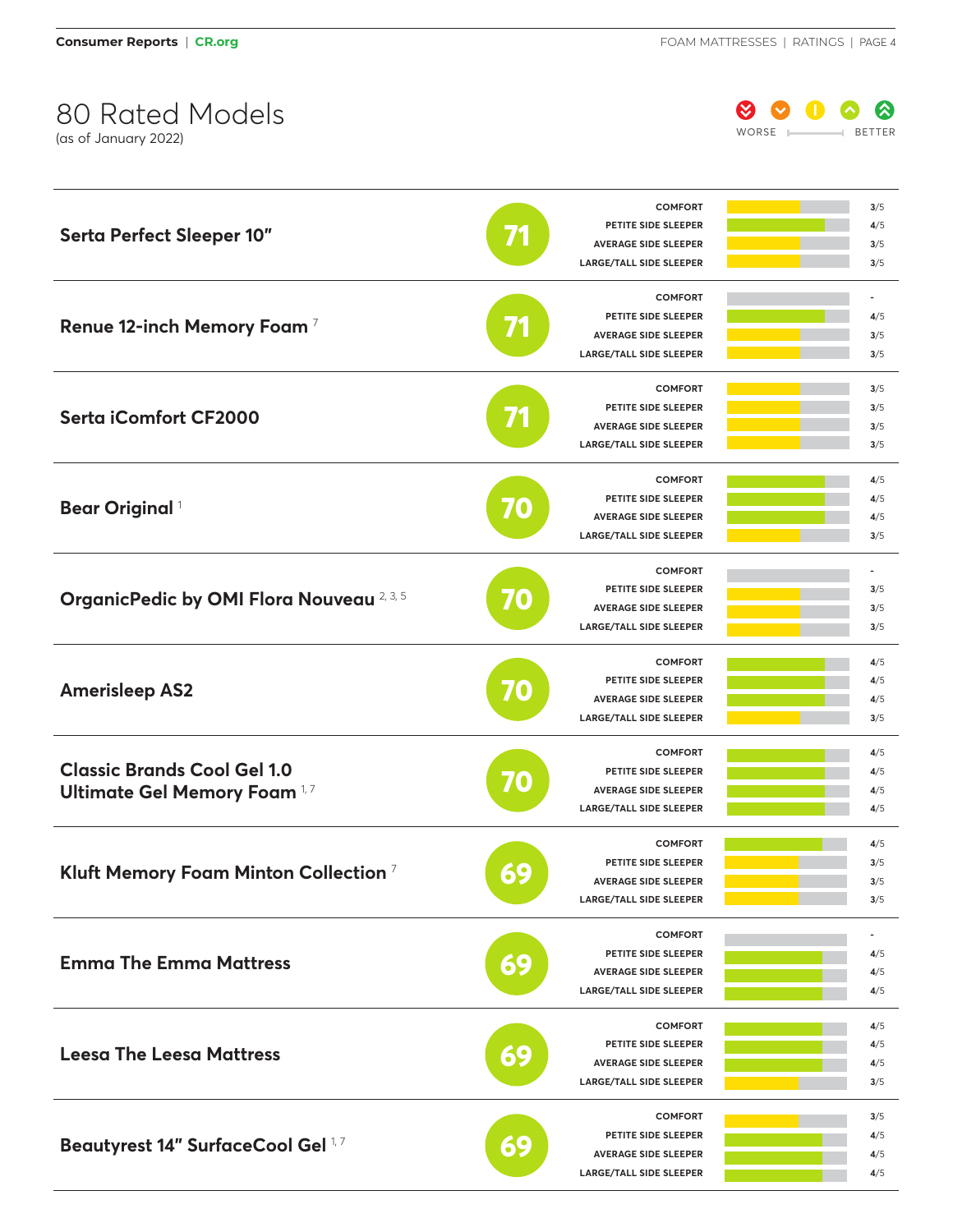

| <b>Reverie Dream Supreme II</b>              |    | <b>COMFORT</b>                        | 4/5 |
|----------------------------------------------|----|---------------------------------------|-----|
|                                              |    | PETITE SIDE SLEEPER                   | 4/5 |
| Hybrid Sleep System Soft 5                   | 69 | <b>AVERAGE SIDE SLEEPER</b>           | 4/5 |
|                                              |    | <b>LARGE/TALL SIDE SLEEPER</b>        | 4/5 |
|                                              |    | <b>COMFORT</b>                        | 4/5 |
|                                              |    | PETITE SIDE SLEEPER                   | 4/5 |
| Novosbed Memory Foam <sup>7</sup>            | 69 | <b>AVERAGE SIDE SLEEPER</b>           | 3/5 |
|                                              |    | <b>LARGE/TALL SIDE SLEEPER</b>        | 3/5 |
|                                              |    | <b>COMFORT</b>                        | 3/5 |
|                                              |    | PETITE SIDE SLEEPER                   | 3/5 |
| <b>Serta iComfort CF1000</b>                 | 69 |                                       |     |
|                                              |    | <b>AVERAGE SIDE SLEEPER</b>           | 3/5 |
|                                              |    | <b>LARGE/TALL SIDE SLEEPER</b>        | 3/5 |
|                                              |    | <b>COMFORT</b>                        | 4/5 |
|                                              | 69 | PETITE SIDE SLEEPER                   | 4/5 |
| Sleep Science 13" Bamboo Cool 1391905        |    | <b>AVERAGE SIDE SLEEPER</b>           | 3/5 |
|                                              |    | <b>LARGE/TALL SIDE SLEEPER</b>        | 3/5 |
|                                              |    | <b>COMFORT</b>                        | 4/5 |
| <b>Lucid Dream Collection 12"</b>            |    | PETITE SIDE SLEEPER                   | 3/5 |
| <b>Gel Aloe Vera Hybrid</b>                  | 69 | <b>AVERAGE SIDE SLEEPER</b>           | 3/5 |
|                                              |    | <b>LARGE/TALL SIDE SLEEPE</b>         | 3/5 |
|                                              |    |                                       |     |
|                                              | 69 | <b>COMFORT</b><br>PETITE SIDE SLEEPER | 4/5 |
| <b>Lucid 14 Inch Memory Foam Plush</b>       |    |                                       | 4/5 |
|                                              |    | <b>AVERAGE SIDE SLEEPER</b>           | 4/5 |
|                                              |    | <b>LARGE/TALL SIDE SLEEPER</b>        | 3/5 |
|                                              |    | <b>COMFORT</b>                        |     |
| Luxi The Luxi Soft <sup>2,7</sup>            | 69 | PETITE SIDE SLEEPER                   | 4/5 |
|                                              |    | <b>AVERAGE SIDE SLEEPER</b>           | 4/5 |
|                                              |    | <b>LARGE/TALL SIDE SLEEPER</b>        | 4/5 |
|                                              |    | <b>COMFORT</b>                        | 4/5 |
|                                              |    | PETITE SIDE SLEEPER                   | 3/5 |
| <b>Zinus Green Tea Pressure Relief</b>       | 68 | <b>AVERAGE SIDE SLEEPER</b>           | 3/5 |
|                                              |    | <b>LARGE/TALL SIDE SLEEPER</b>        | 3/5 |
|                                              |    | <b>COMFORT</b>                        | 4/5 |
|                                              |    | PETITE SIDE SLEEPER                   | 4/5 |
| <b>BedInABox Original</b>                    | 68 | <b>AVERAGE SIDE SLEEPER</b>           | 3/5 |
|                                              |    | <b>LARGE/TALL SIDE SLEEPER</b>        | 3/5 |
|                                              |    |                                       |     |
|                                              |    | <b>COMFORT</b>                        |     |
| <b>Pure Talalay Bliss Nature</b>             | 68 | PETITE SIDE SLEEPER                   | 3/5 |
|                                              |    | <b>AVERAGE SIDE SLEEPER</b>           | 3/5 |
|                                              |    | <b>LARGE/TALL SIDE SLEEPER</b>        | 3/5 |
|                                              |    | <b>COMFORT</b>                        | 4/5 |
| Tempur-Pedic Tempur-Cloud Prima <sup>7</sup> | 67 | PETITE SIDE SLEEPER                   | 4/5 |
|                                              |    | <b>AVERAGE SIDE SLEEPER</b>           | 3/5 |
|                                              |    | <b>LARGE/TALL SIDE SLEEPER</b>        | 3/5 |
|                                              |    |                                       |     |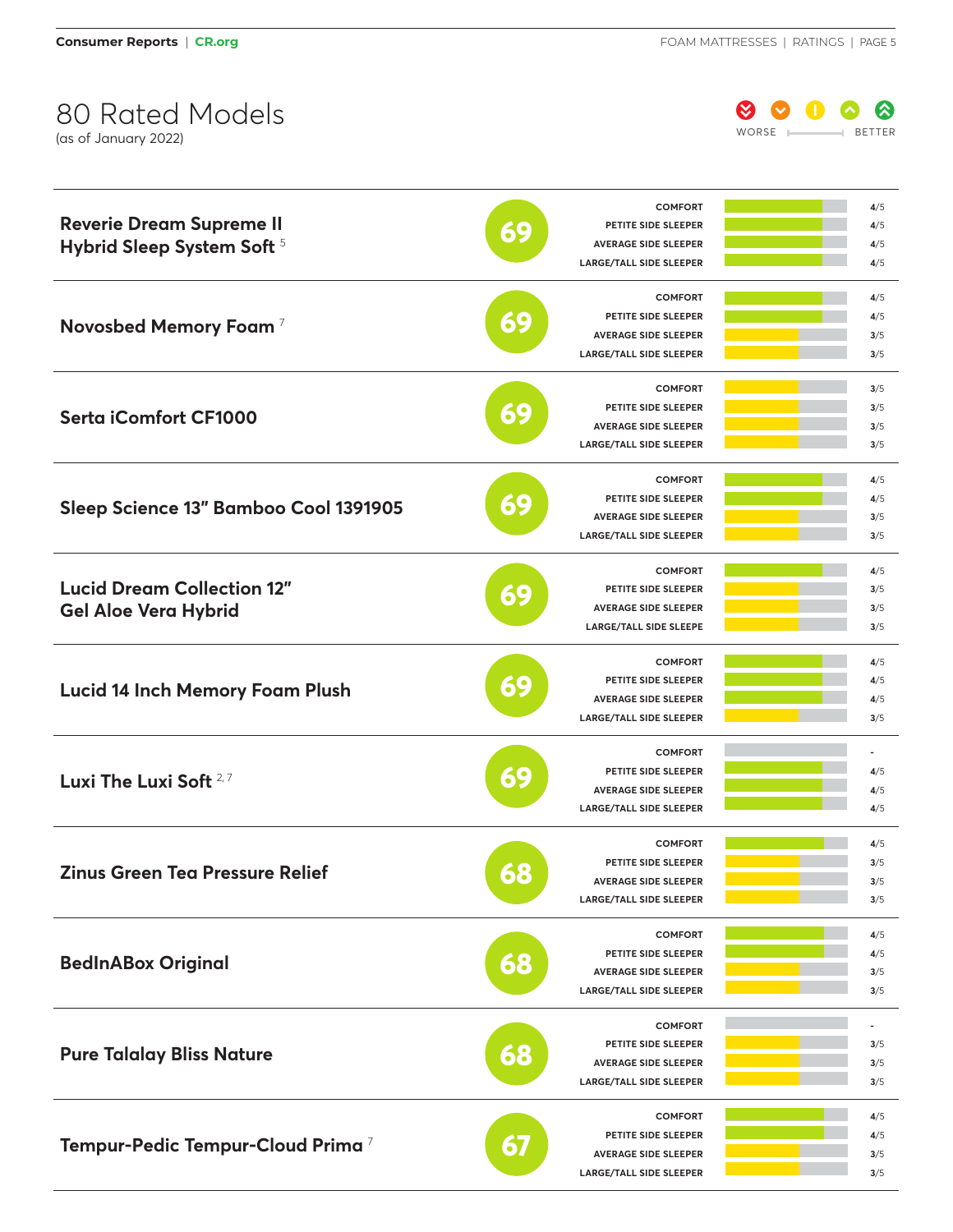

|                                                             |    | <b>COMFORT</b>                        |                          |
|-------------------------------------------------------------|----|---------------------------------------|--------------------------|
|                                                             |    | PETITE SIDE SLEEPER                   | 4/5                      |
| Wright 1.27 Luxury Memory Foam 1.7                          | 67 | <b>AVERAGE SIDE SLEEPER</b>           | 4/5                      |
|                                                             |    | <b>LARGE/TALL SIDE SLEEPER</b>        | 3/5                      |
|                                                             |    | <b>COMFORT</b>                        |                          |
|                                                             |    | PETITE SIDE SLEEPER                   | 3/5                      |
| <b>Bedgear M2 Mattress</b>                                  | 67 | <b>AVERAGE SIDE SLEEPER</b>           | 3/5                      |
|                                                             |    | <b>LARGE/TALL SIDE SLEEPER</b>        | 3/5                      |
|                                                             |    | <b>COMFORT</b>                        | 4/5                      |
| <b>Sleep Innovations Marley Queen</b>                       |    | PETITE SIDE SLEEPER                   | 4/5                      |
|                                                             | 67 |                                       |                          |
| 10 Inch Cooling Gel Memory Foam                             |    | <b>AVERAGE SIDE SLEEPER</b>           | 3/5                      |
|                                                             |    | <b>LARGE/TALL SIDE SLEEPER</b>        | 3/5                      |
|                                                             |    | <b>COMFORT</b>                        | 4/5                      |
| <b>Nectar Lush</b>                                          |    | PETITE SIDE SLEEPER                   | 4/5                      |
|                                                             | 67 | <b>AVERAGE SIDE SLEEPER</b>           | 3/5                      |
|                                                             |    | <b>LARGE/TALL SIDE SLEEPER</b>        | 3/5                      |
|                                                             |    | <b>COMFORT</b>                        | 4/5                      |
|                                                             |    | PETITE SIDE SLEEPER                   | 4/5                      |
| The Original Mattress Factory Serenity Latex <sup>2,3</sup> | 67 | <b>AVERAGE SIDE SLEEPER</b>           | 4/5                      |
|                                                             |    | <b>LARGE/TALL SIDE SLEEPER</b>        | 4/5                      |
|                                                             |    |                                       |                          |
|                                                             | 67 | <b>COMFORT</b><br>PETITE SIDE SLEEPER | 3/5                      |
| Ashley Sleep Chime Elite M674317                            |    |                                       | 4/5                      |
|                                                             |    | <b>AVERAGE SIDE SLEEPER</b>           | 4/5                      |
|                                                             |    | <b>LARGE/TALL SIDE SLEEPER</b>        | 3/5                      |
|                                                             |    | <b>COMFORT</b>                        | 4/5                      |
| <b>Saatva Loom &amp; Leaf</b>                               | 67 | PETITE SIDE SLEEPER                   | 3/5                      |
|                                                             |    | <b>AVERAGE SIDE SLEEPER</b>           | 3/5                      |
|                                                             |    | <b>LARGE/TALL SIDE SLEEPER</b>        | 3/5                      |
|                                                             | 67 | <b>COMFORT</b>                        | 4/5                      |
|                                                             |    | PETITE SIDE SLEEPER                   | 4/5                      |
| Puffy The Puffy $1,7$                                       |    | <b>AVERAGE SIDE SLEEPER</b>           | 3/5                      |
|                                                             |    | <b>LARGE/TALL SIDE SLEEPER</b>        | 3/5                      |
|                                                             |    | <b>COMFORT</b>                        | 4/5                      |
| <b>Nest Bedding Alexander Signature Series</b>              |    | PETITE SIDE SLEEPER                   | 4/5                      |
|                                                             | 67 | <b>AVERAGE SIDE SLEEPER</b>           | 4/5                      |
| <b>Flippable Medium</b>                                     |    | <b>LARGE/TALL SIDE SLEEPER</b>        | 3/5                      |
|                                                             |    |                                       |                          |
|                                                             |    | <b>COMFORT</b>                        | 4/5                      |
| <b>Nest Bedding Alexander Signature Series</b>              | 66 | PETITE SIDE SLEEPER                   | 4/5                      |
| <b>Flippable Luxury Firm</b>                                |    | <b>AVERAGE SIDE SLEEPER</b>           | 4/5                      |
|                                                             |    | <b>LARGE/TALL SIDE SLEEPER</b>        | 4/5                      |
|                                                             |    | <b>COMFORT</b>                        | $\overline{\phantom{a}}$ |
|                                                             |    | PETITE SIDE SLEEPER                   | 3/5                      |
| <b>Eclipse Two-Sided 10" Firm</b>                           | 66 | <b>AVERAGE SIDE SLEEPER</b>           | 3/5                      |
|                                                             |    | <b>LARGE/TALL SIDE SLEEPER</b>        | 3/5                      |
|                                                             |    |                                       |                          |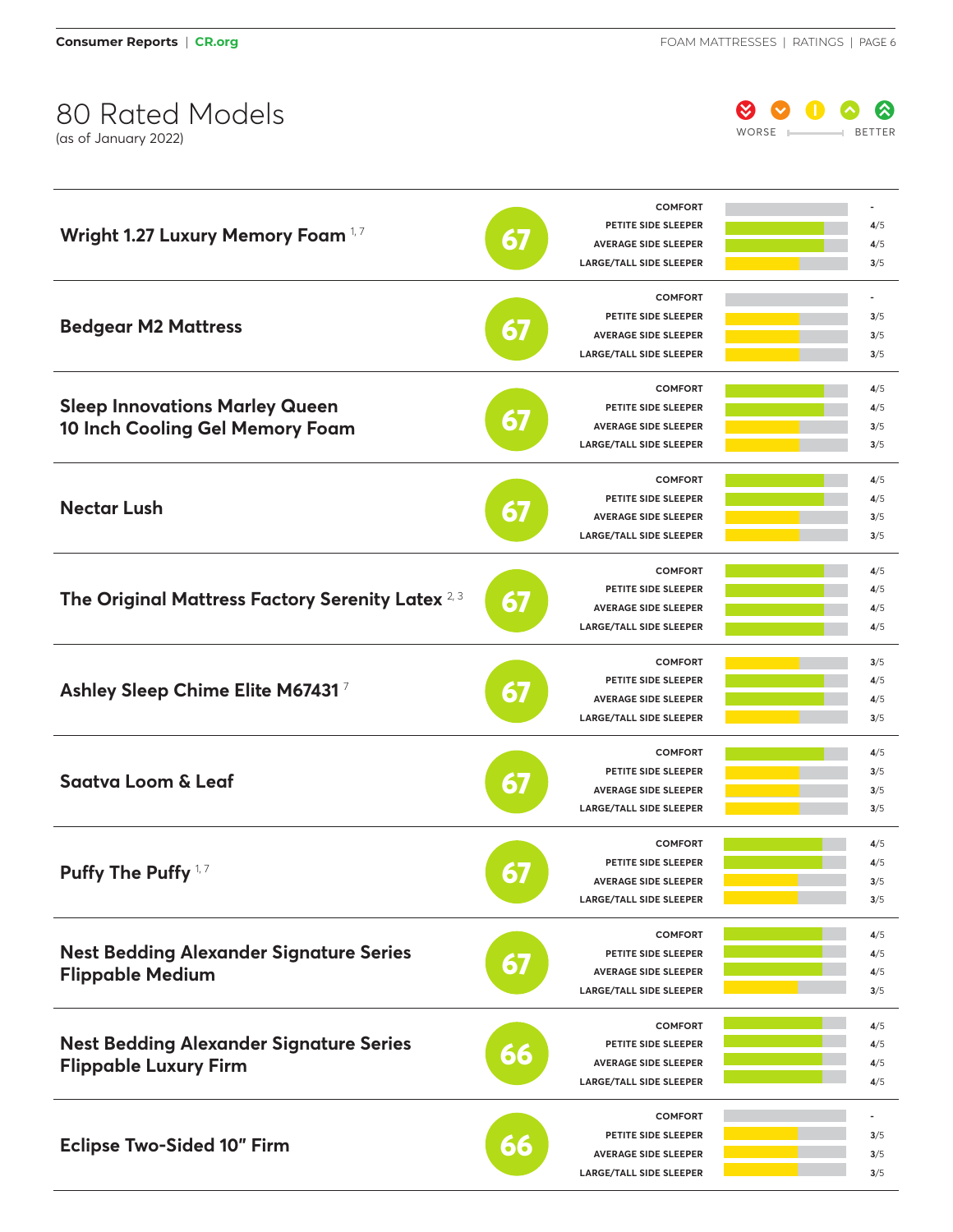

|                                                  |    | <b>COMFORT</b>                 | 3/5            |
|--------------------------------------------------|----|--------------------------------|----------------|
|                                                  |    | PETITE SIDE SLEEPER            | 4/5            |
| <b>Serta iComfort CF4000</b>                     | 65 | <b>AVERAGE SIDE SLEEPER</b>    | 3/5            |
|                                                  |    | <b>LARGE/TALL SIDE SLEEPER</b> | 3/5            |
|                                                  |    | <b>COMFORT</b>                 | ۰              |
| <b>PlushBeds Botanical Bliss Organic Latex</b>   |    | PETITE SIDE SLEEPER            | 4/5            |
| <b>Medium Firm</b>                               | 65 | <b>AVERAGE SIDE SLEEPER</b>    | 4/5            |
|                                                  |    | <b>LARGE/TALL SIDE SLEEPER</b> | 4/5            |
|                                                  |    | <b>COMFORT</b>                 | 4/5            |
|                                                  |    | PETITE SIDE SLEEPER            | 3/5            |
| <b>Bear Pro</b>                                  | 65 | <b>AVERAGE SIDE SLEEPER</b>    | 3/5            |
|                                                  |    | <b>LARGE/TALL SIDE SLEEPER</b> | 3/5            |
|                                                  |    | <b>COMFORT</b>                 | ٠              |
|                                                  |    | PETITE SIDE SLEEPER            | 4/5            |
| <b>Idle Sleep Plush 14"</b>                      | 64 | <b>AVERAGE SIDE SLEEPER</b>    | 4/5            |
|                                                  |    | <b>LARGE/TALL SIDE SLEEPER</b> | 3/5            |
|                                                  |    | <b>COMFORT</b>                 |                |
|                                                  |    | PETITE SIDE SLEEPER            | 4/5            |
| <b>Sealy Posturepedic Conform Premium</b>        | 64 |                                | 4/5            |
| <b>Gratifying Firm 12.5 Inch</b>                 |    | <b>AVERAGE SIDE SLEEPER</b>    | 3/5            |
|                                                  |    | <b>LARGE/TALL SIDE SLEEPER</b> | 3/5            |
|                                                  | 64 | <b>COMFORT</b>                 | $\overline{a}$ |
| Luxi The Luxi Medium Firm 2,7                    |    | PETITE SIDE SLEEPER            | 4/5            |
|                                                  |    | <b>AVERAGE SIDE SLEEPER</b>    | 4/5            |
|                                                  |    | <b>LARGE/TALL SIDE SLEEPER</b> | 4/5            |
|                                                  |    | <b>COMFORT</b>                 | 4/5            |
|                                                  | 63 | PETITE SIDE SLEEPER            | 4/5            |
| Tempur-Pedic TEMPUR-LuxeBREEZE Firm <sup>7</sup> |    | <b>AVERAGE SIDE SLEEPER</b>    | 3/5            |
|                                                  |    | <b>LARGE/TALL SIDE SLEEPER</b> | 3/5            |
|                                                  |    | <b>COMFORT</b>                 | 4/5            |
|                                                  |    | PETITE SIDE SLEEPER            | 4/5            |
| <b>Nectar Premier</b>                            | 63 | <b>AVERAGE SIDE SLEEPER</b>    | 3/5            |
|                                                  |    | <b>LARGE/TALL SIDE SLEEPER</b> | 3/5            |
|                                                  |    | <b>COMFORT</b>                 | 3/5            |
|                                                  |    | PETITE SIDE SLEEPER            | 4/5            |
| Ikea Matrand <sup>2,4</sup>                      | 62 | <b>AVERAGE SIDE SLEEPER</b>    | 3/5            |
|                                                  |    | <b>LARGE/TALL SIDE SLEEPER</b> | 3/5            |
|                                                  |    | <b>COMFORT</b>                 | 4/5            |
|                                                  | 67 | PETITE SIDE SLEEPER            | 4/5            |
| <b>Bob-O-Pedic Prize Gel Hybrid</b>              |    | <b>AVERAGE SIDE SLEEPER</b>    | 3/5            |
|                                                  |    | <b>LARGE/TALL SIDE SLEEPER</b> | 3/5            |
|                                                  |    |                                |                |
|                                                  |    | <b>COMFORT</b>                 |                |
| Cocoon by Sealy Cocoon Firm <sup>7</sup>         | 62 | PETITE SIDE SLEEPER            | 4/5            |
|                                                  |    | <b>AVERAGE SIDE SLEEPER</b>    | 3/5            |
|                                                  |    | <b>LARGE/TALL SIDE SLEEPER</b> | 3/5            |